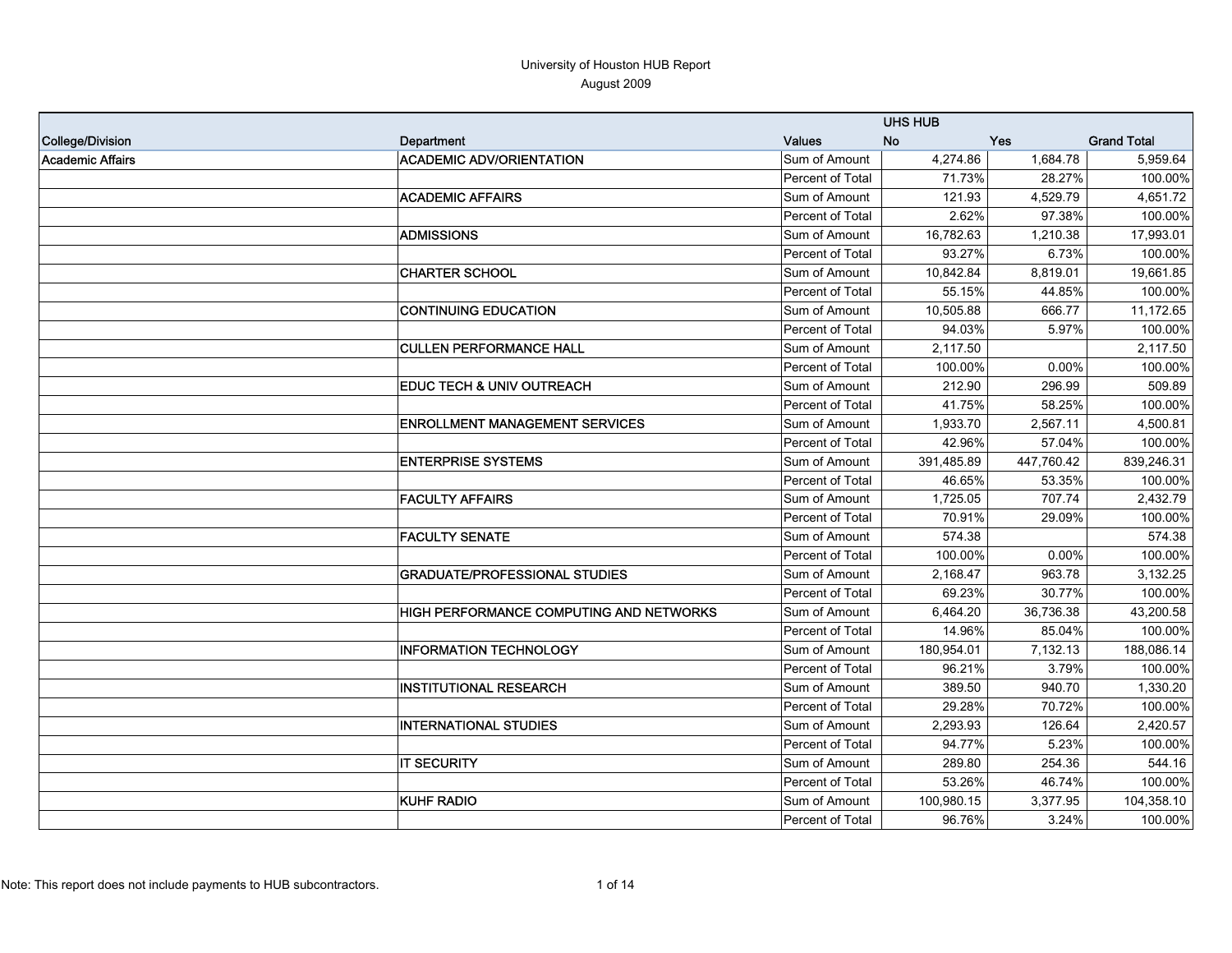|                                   |                                            |                  | <b>UHS HUB</b> |              |                    |
|-----------------------------------|--------------------------------------------|------------------|----------------|--------------|--------------------|
| College/Division                  | Department                                 | <b>Values</b>    | <b>No</b>      | Yes          | <b>Grand Total</b> |
|                                   | <b>KUHT TV</b>                             | Sum of Amount    | 33,972.33      | 9,042.34     | 43,014.67          |
|                                   |                                            | Percent of Total | 78.98%         | 21.02%       | 100.00%            |
|                                   | <b>REGISTRATION AND ACADEMIC RECO</b>      | Sum of Amount    | 21,815.08      | 59,101.20    | 80,916.28          |
|                                   |                                            | Percent of Total | 26.96%         | 73.04%       | 100.00%            |
|                                   | <b>SCHOLARS COMMUNITY</b>                  | Sum of Amount    | 5,246.18       | 1,317.46     | 6,563.64           |
|                                   |                                            | Percent of Total | 79.93%         | 20.07%       | 100.00%            |
|                                   | <b>SCHOLARSHIPS AND FINANCIAL AID</b>      | Sum of Amount    | 47,339.12      |              | 47,339.12          |
|                                   |                                            | Percent of Total | 100.00%        | 0.00%        | 100.00%            |
|                                   | <b>TECHNOLOGY SUPPORT SERVICES</b>         | Sum of Amount    | 314,089.17     | 316,241.57   | 630,330.74         |
|                                   |                                            | Percent of Total | 49.83%         | 50.17%       | 100.00%            |
|                                   | UH WELCOME CENTER                          | Sum of Amount    | 38,514.71      | 1,464.27     | 39,978.98          |
|                                   |                                            | Percent of Total | 96.34%         | 3.66%        | 100.00%            |
|                                   | UNDERGRADUATE STUDIES                      | Sum of Amount    | 10,148.98      |              | 10,148.98          |
|                                   |                                            | Percent of Total | 100.00%        | 0.00%        | 100.00%            |
| Academic Affairs Sum of Amount    |                                            |                  | 1,205,243.19   | 904,941.77   | 2,110,184.96       |
| Academic Affairs Percent of Total |                                            |                  | 57.12%         | 42.88%       | 100.00%            |
| <b>Administration and Finance</b> | <b>ADMINISTRATION &amp; FINANCE</b>        | Sum of Amount    | 3,732.80       | 3,457.92     | 7,190.72           |
|                                   |                                            | Percent of Total | 51.91%         | 48.09%       | 100.00%            |
|                                   | <b>AUXILIARY SERVICES OPERATIONS</b>       | Sum of Amount    | 174.99         | 13.98        | 188.97             |
|                                   |                                            | Percent of Total | 92.60%         | 7.40%        | 100.00%            |
|                                   | <b>BUDGET</b>                              | Sum of Amount    | 920.00         | 597.79       | 1,517.79           |
|                                   |                                            | Percent of Total | 60.61%         | 39.39%       | 100.00%            |
|                                   | <b>BUSINESS SERVICES</b>                   | Sum of Amount    | 1,700.20       |              | 1,700.20           |
|                                   |                                            | Percent of Total | 100.00%        | 0.00%        | 100.00%            |
|                                   | <b>BUSINESS SERVICES OPERATIONS</b>        | Sum of Amount    | 2,179.58       | 5,528.47     | 7,708.05           |
|                                   |                                            | Percent of Total | 28.28%         | 71.72%       | 100.00%            |
|                                   | <b>ENVIRONMENTAL HEALTH RISK MGMT</b>      | Sum of Amount    | 7,583.46       | 2,181.86     | 9,765.32           |
|                                   |                                            | Percent of Total | 77.66%         | 22.34%       | 100.00%            |
|                                   | <b>FACILITIES &amp; PLANNING</b>           | Sum of Amount    | 9,922,129.44   | 1,154,493.85 | 11,076,623.29      |
|                                   |                                            | Percent of Total | 89.58%         | 10.42%       | 100.00%            |
|                                   | <b>FINANCIAL REPORTING</b>                 | Sum of Amount    | 685.56         | 188.59       | 874.15             |
|                                   |                                            | Percent of Total | 78.43%         | 21.57%       | 100.00%            |
|                                   | <b>HUMAN RESOURCES</b>                     | Sum of Amount    | 1,654.01       | 349.81       | 2,003.82           |
|                                   |                                            | Percent of Total | 82.54%         | 17.46%       | 100.00%            |
|                                   | <b>INST - ADMINISTRATION &amp; FINANCE</b> | Sum of Amount    | 32,621.47      |              | 32,621.47          |
|                                   |                                            | Percent of Total | 100.00%        | 0.00%        | 100.00%            |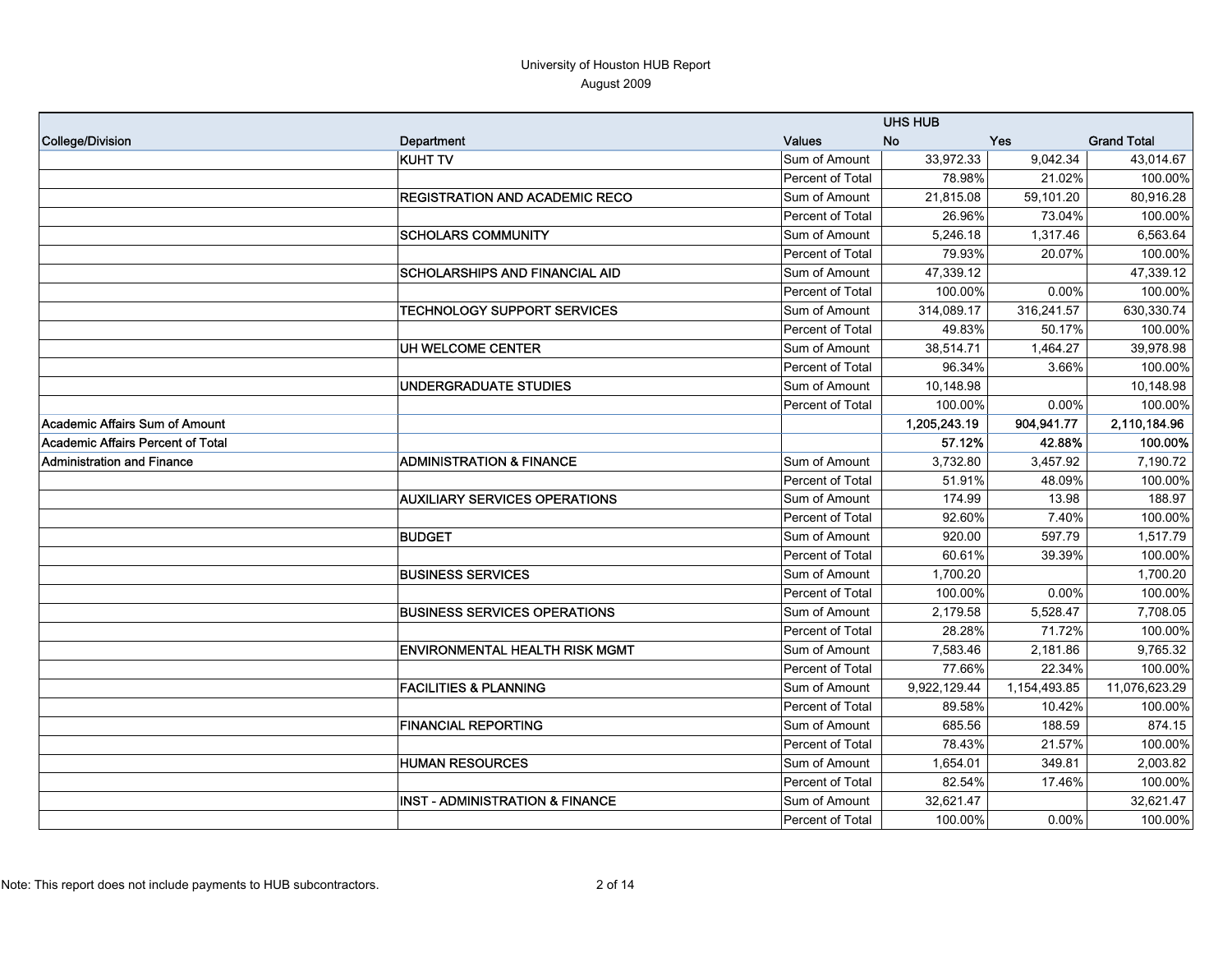|                                             |                                                |                         | <b>UHS HUB</b> |              |                    |
|---------------------------------------------|------------------------------------------------|-------------------------|----------------|--------------|--------------------|
| College/Division                            | Department                                     | <b>Values</b>           | <b>No</b>      | Yes          | <b>Grand Total</b> |
|                                             | <b>INST - BUSINESS SERVICES</b>                | Sum of Amount           | 44,238.16      |              | 44,238.16          |
|                                             |                                                | Percent of Total        | 100.00%        | 0.00%        | 100.00%            |
|                                             | INST - FINANCIAL ACCOUNTING                    | Sum of Amount           | 2,056.83       | 3,610.65     | 5,667.48           |
|                                             |                                                | Percent of Total        | 36.29%         | 63.71%       | 100.00%            |
|                                             | <b>ONE CARD PROGRAM</b>                        | Sum of Amount           | 8,501.40       | 926.64       | 9,428.04           |
|                                             |                                                | Percent of Total        | 90.17%         | 9.83%        | 100.00%            |
|                                             | <b>PARKING &amp; TRANSPORTATION OPERATIONS</b> | Sum of Amount           | 116,056.82     | 1,010.78     | 117,067.60         |
|                                             |                                                | Percent of Total        | 99.14%         | 0.86%        | 100.00%            |
|                                             | PHY PLANT-ADMINISTRATION                       | Sum of Amount           | 84,683.02      | 173,810.94   | 258,493.96         |
|                                             |                                                | Percent of Total        | 32.76%         | 67.24%       | 100.00%            |
|                                             | <b>PHY PLANT-AUTOMOTIVE</b>                    | Sum of Amount           | 10,922.34      | 3,346.20     | 14,268.54          |
|                                             |                                                | Percent of Total        | 76.55%         | 23.45%       | 100.00%            |
|                                             | PHY PLANT-BLDG MAINT                           | Sum of Amount           | 29,281.68      | 8,053.81     | 37,335.49          |
|                                             |                                                | Percent of Total        | 78.43%         | 21.57%       | 100.00%            |
|                                             | <b>PHY PLANT-CUSTODIAL SVCS</b>                | Sum of Amount           | 1,515.43       | 374.23       | 1,889.66           |
|                                             |                                                | Percent of Total        | 80.20%         | 19.80%       | 100.00%            |
|                                             | PHY PLANT-GROUNDS MAINT                        | Sum of Amount           | 41,383.85      | 989.21       | 42,373.06          |
|                                             |                                                | Percent of Total        | 97.67%         | 2.33%        | 100.00%            |
|                                             | <b>PHY PLANT-SOLID WASTE</b>                   | Sum of Amount           | 1,102.08       |              | 1,102.08           |
|                                             |                                                | Percent of Total        | 100.00%        | 0.00%        | 100.00%            |
|                                             | <b>PHY PLANT-UTILITIES</b>                     | Sum of Amount           | 98,253.55      | 21,821.63    | 120,075.18         |
|                                             |                                                | Percent of Total        | 81.83%         | 18.17%       | 100.00%            |
|                                             | <b>POLICE</b>                                  | Sum of Amount           | 30,090.79      | 19,589.53    | 49,680.32          |
|                                             |                                                | Percent of Total        | 60.57%         | 39.43%       | 100.00%            |
|                                             | <b>POSTAL SERVICES OPERATIONS</b>              | Sum of Amount           | 25,260.04      | 1,902.64     | 27,162.68          |
|                                             |                                                | Percent of Total        | 93.00%         | 7.00%        | 100.00%            |
|                                             | <b>PRINTING OPERATIONS</b>                     | Sum of Amount           | 14,672.88      |              | 14,672.88          |
|                                             |                                                | Percent of Total        | 100.00%        | 0.00%        | 100.00%            |
|                                             | <b>PURCHASED UTILITIES</b>                     | Sum of Amount           | 1,950.00       |              | 1,950.00           |
|                                             |                                                | Percent of Total        | 100.00%        | 0.00%        | 100.00%            |
|                                             | <b>STUDENT FINANCIAL SERVICES</b>              | Sum of Amount           | 2,417.36       | 7,809.73     | 10,227.09          |
|                                             |                                                | Percent of Total        | 23.64%         | 76.36%       | 100.00%            |
| Administration and Finance Sum of Amount    |                                                |                         | 10,485,767.74  | 1,410,058.26 | 11,895,826.00      |
| Administration and Finance Percent of Total |                                                |                         | 88.15%         | 11.85%       | 100.00%            |
| Architecture                                | <b>DEAN, ARCHITECTURE</b>                      | Sum of Amount           | 96,471.15      | 24,327.42    | 120,798.57         |
|                                             |                                                | <b>Percent of Total</b> | 79.86%         | 20.14%       | 100.00%            |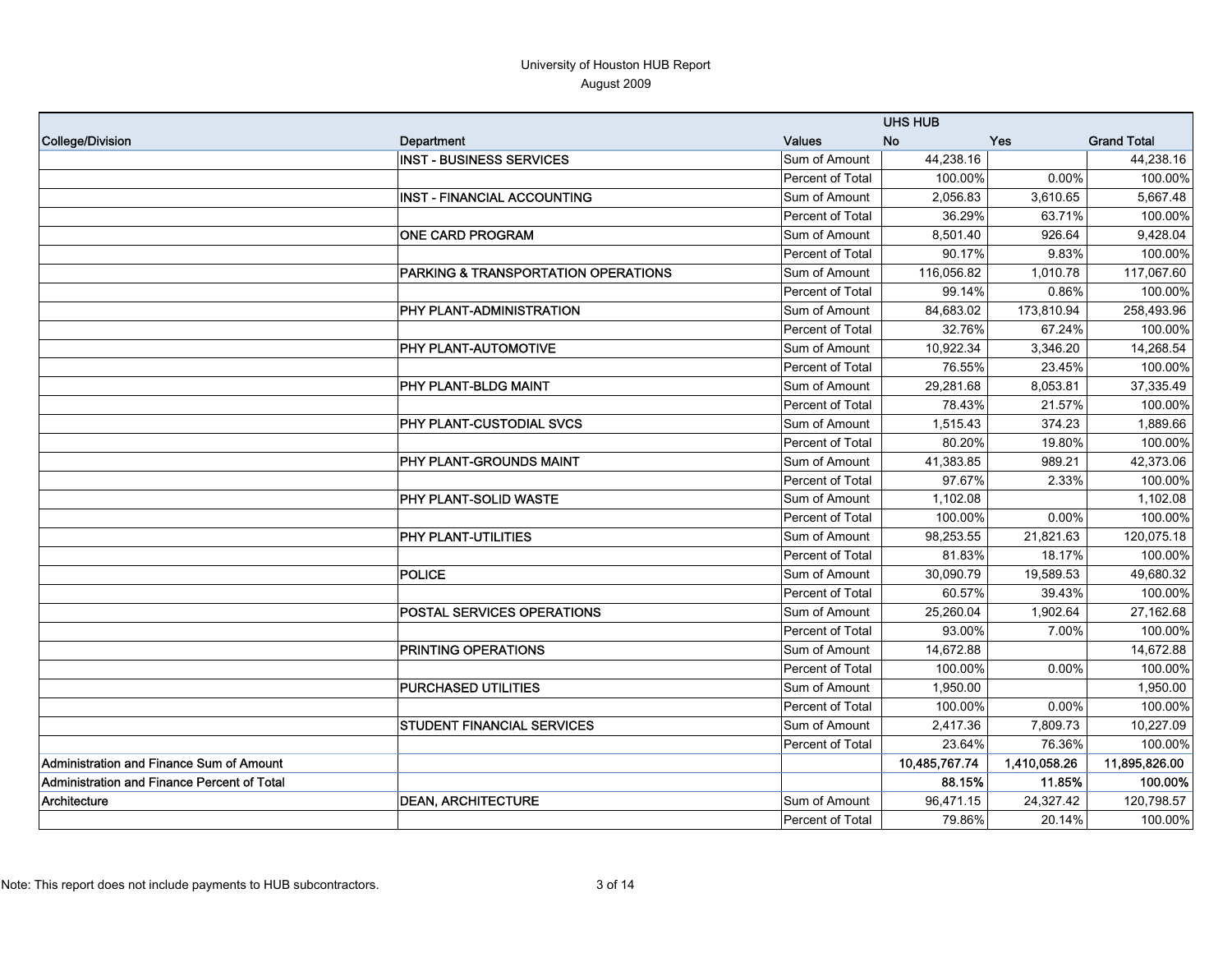|                                      |                                         |                  | <b>UHS HUB</b> |           |                    |
|--------------------------------------|-----------------------------------------|------------------|----------------|-----------|--------------------|
| <b>College/Division</b>              | Department                              | <b>Values</b>    | No             | Yes       | <b>Grand Total</b> |
| <b>Architecture Sum of Amount</b>    |                                         |                  | 96,471.15      | 24,327.42 | 120,798.57         |
| <b>Architecture Percent of Total</b> |                                         |                  | 79.86%         | 20.14%    | 100.00%            |
| <b>Athletics</b>                     | <b>INST - INTERCOLLEGIATE ATHLETICS</b> | Sum of Amount    |                | 972.16    | 972.16             |
|                                      |                                         | Percent of Total | 0.00%          | 100.00%   | 100.00%            |
|                                      | <b>INTERCOLLEGIATE ATHLETICS</b>        | Sum of Amount    | 87,774.71      | 81,343.83 | 169,118.54         |
|                                      |                                         | Percent of Total | 51.90%         | 48.10%    | 100.00%            |
| <b>Athletics Sum of Amount</b>       |                                         |                  | 87,774.71      | 82,315.99 | 170,090.70         |
| <b>Athletics Percent of Total</b>    |                                         |                  | 51.60%         | 48.40%    | 100.00%            |
| <b>Business Administration</b>       | <b>ACCOUNTANCY AND TAXATION</b>         | Sum of Amount    | 2,116.44       | 500.26    | 2,616.70           |
|                                      |                                         | Percent of Total | 80.88%         | 19.12%    | 100.00%            |
|                                      | <b>BAUER CAREER SERVICES CTR</b>        | Sum of Amount    | 23,955.58      | 7,154.65  | 31,110.23          |
|                                      |                                         | Percent of Total | 77.00%         | 23.00%    | 100.00%            |
|                                      | <b>BAUER CLASS GLOBALIZATION CRS</b>    | Sum of Amount    | 2,250.00       |           | 2,250.00           |
|                                      |                                         | Percent of Total | 100.00%        | 0.00%     | 100.00%            |
|                                      | <b>BAUER COMMUNICATIONS</b>             | Sum of Amount    | 19,137.30      | 1,372.90  | 20,510.20          |
|                                      |                                         | Percent of Total | 93.31%         | 6.69%     | 100.00%            |
|                                      | <b>BAUER DIVISION OF TECHNOLOGY</b>     | Sum of Amount    | 23,294.77      | 69,879.96 | 93,174.73          |
|                                      |                                         | Percent of Total | 25.00%         | 75.00%    | 100.00%            |
|                                      | <b>DEAN, BUSINESS ADMINISTRATION</b>    | Sum of Amount    | 78,688.79      | 14,793.47 | 93,482.26          |
|                                      |                                         | Percent of Total | 84.18%         | 15.82%    | 100.00%            |
|                                      | <b>DECISION AND INFORMATION SCIEN</b>   | Sum of Amount    | 1,050.41       | 2,049.63  | 3,100.04           |
|                                      |                                         | Percent of Total | 33.88%         | 66.12%    | 100.00%            |
|                                      | <b>EXECUTIVE DEGREE PROGRAMS</b>        | Sum of Amount    | 12,799.90      | 9,988.24  | 22,788.14          |
|                                      |                                         | Percent of Total | 56.17%         | 43.83%    | 100.00%            |
|                                      | <b>FINANCE-BUS ADMIN</b>                | Sum of Amount    | 1,252.14       | 288.85    | 1,540.99           |
|                                      |                                         | Percent of Total | 81.26%         | 18.74%    | 100.00%            |
|                                      | <b>GLOBAL ENERGY MGMT INST</b>          | Sum of Amount    | 1,502.45       |           | 1,502.45           |
|                                      |                                         | Percent of Total | 100.00%        | 0.00%     | 100.00%            |
|                                      | <b>MANAGEMENT</b>                       | Sum of Amount    | 1,744.97       | 3,755.36  | 5,500.33           |
|                                      |                                         | Percent of Total | 31.72%         | 68.28%    | 100.00%            |
|                                      | <b>MARKETING-BUS ADMIN</b>              | Sum of Amount    | 2,180.63       | 525.02    | 2,705.65           |
|                                      |                                         | Percent of Total | 80.60%         | 19.40%    | 100.00%            |
|                                      | <b>MBA STUDENT SERVICES CENTER</b>      | Sum of Amount    | 1,511.84       | 9,752.71  | 11,264.55          |
|                                      |                                         | Percent of Total | 13.42%         | 86.58%    | 100.00%            |
|                                      | <b>SALES EXCELLENCE INSTITUTE</b>       | Sum of Amount    | 7,064.49       |           | 7,064.49           |
|                                      |                                         | Percent of Total | 100.00%        | 0.00%     | 100.00%            |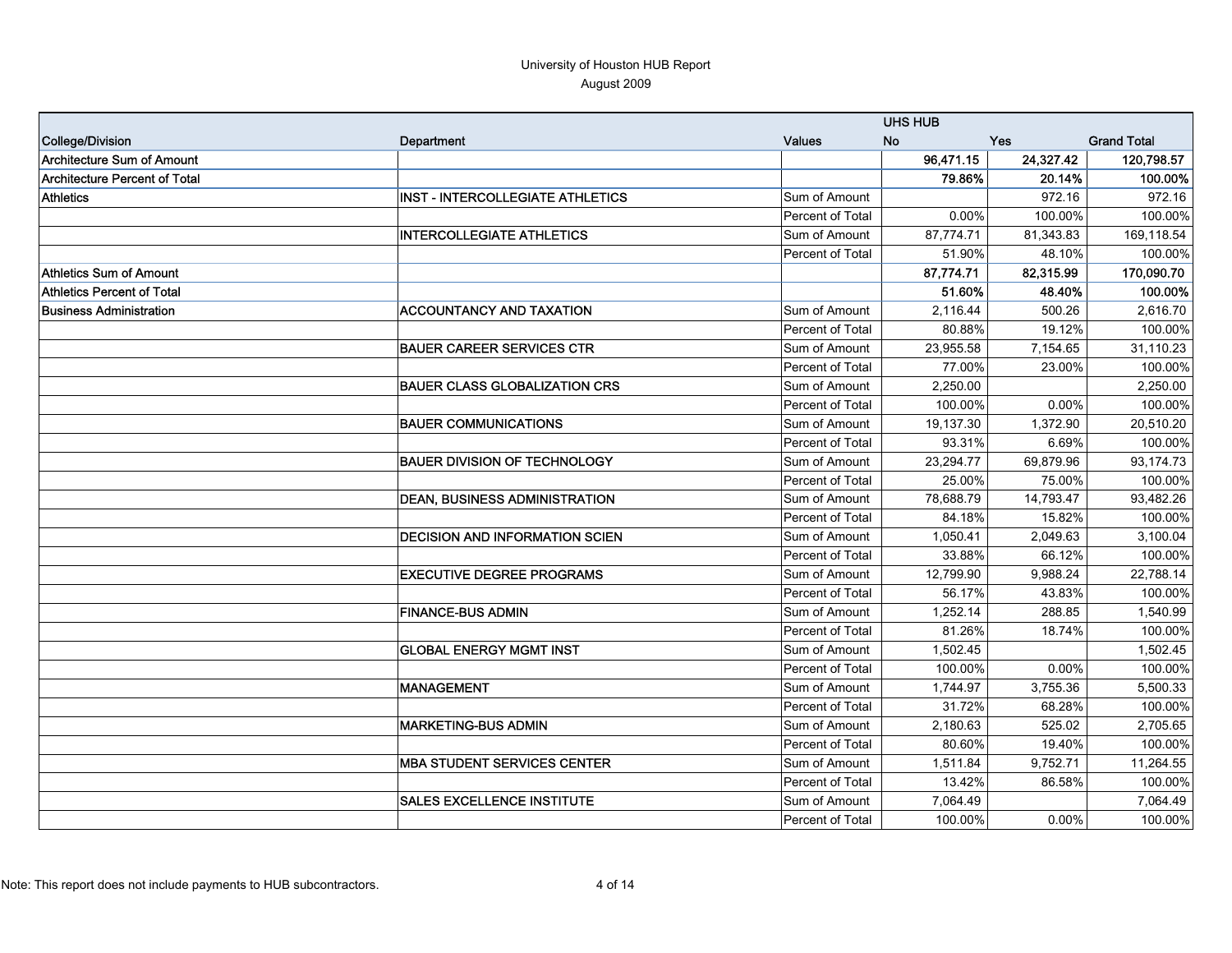|                                                 |                                           |                  | <b>UHS HUB</b> |            |                    |
|-------------------------------------------------|-------------------------------------------|------------------|----------------|------------|--------------------|
| <b>College/Division</b>                         | Department                                | <b>Values</b>    | <b>No</b>      | Yes        | <b>Grand Total</b> |
| <b>Business Administration</b>                  | <b>SMALL BUSINESS DEV CENTER</b>          | Sum of Amount    | 79,427.53      | 161,454.51 | 240,882.04         |
|                                                 |                                           | Percent of Total | 32.97%         | 67.03%     | 100.00%            |
|                                                 | UNDERGRAD BUSINESS PROG                   | Sum of Amount    | 1,192.53       | 3,006.38   | 4,198.91           |
|                                                 |                                           | Percent of Total | 28.40%         | 71.60%     | 100.00%            |
|                                                 | <b>WOLFF CTR FOR ENTREPRENEURSHIP</b>     | Sum of Amount    | 4.473.47       |            | 4,473.47           |
|                                                 |                                           | Percent of Total | 100.00%        | 0.00%      | 100.00%            |
| <b>Business Administration Sum of Amount</b>    |                                           |                  | 263,643.24     | 284,521.94 | 548,165.18         |
| <b>Business Administration Percent of Total</b> |                                           |                  | 48.10%         | 51.90%     | 100.00%            |
| <b>Chancellor/President</b>                     | <b>AFFIRMATIVE ACTION</b>                 | Sum of Amount    | 63.17          | 469.48     | 532.65             |
|                                                 |                                           | Percent of Total | 11.86%         | 88.14%     | 100.00%            |
|                                                 | <b>PRESIDENT</b>                          | Sum of Amount    | 1,583.32       | 1,668.93   | 3,252.25           |
|                                                 |                                           | Percent of Total | 48.68%         | 51.32%     | 100.00%            |
|                                                 | <b>STAFF COUNCIL</b>                      | Sum of Amount    | 140.00         | 782.44     | 922.44             |
|                                                 |                                           | Percent of Total | 15.18%         | 84.82%     | 100.00%            |
| <b>Chancellor/President Sum of Amount</b>       |                                           |                  | 1,786.49       | 2,920.85   | 4,707.34           |
| <b>Chancellor/President Percent of Total</b>    |                                           |                  | 37.95%         | 62.05%     | 100.00%            |
| Education                                       | CENTER FOR INFO TECH IN EDUCATION         | Sum of Amount    | 15,194.63      | 37,833.82  | 53,028.45          |
|                                                 |                                           | Percent of Total | 28.65%         | 71.35%     | 100.00%            |
|                                                 | <b>CONSISTENCY MGMT &amp; COOP DISCIP</b> | Sum of Amount    | 7,743.85       |            | 7,743.85           |
|                                                 |                                           | Percent of Total | 100.00%        | $0.00\%$   | 100.00%            |
|                                                 | <b>CURRICULUM AND INSTRUCTION</b>         | Sum of Amount    | 46,481.14      | 2,778.75   | 49,259.89          |
|                                                 |                                           | Percent of Total | 94.36%         | 5.64%      | 100.00%            |
|                                                 | <b>DEAN, EDUCATION</b>                    | Sum of Amount    | 5,999.67       | 1,865.54   | 7,865.21           |
|                                                 |                                           | Percent of Total | 76.28%         | 23.72%     | 100.00%            |
|                                                 | EDU. LEADERSHIP & CULTURAL STU            | Sum of Amount    | 4.24           |            | 4.24               |
|                                                 |                                           | Percent of Total | 100.00%        | 0.00%      | 100.00%            |
|                                                 | <b>EDUCATIONAL PSYCHOLOGY</b>             | Sum of Amount    | 704.33         | 2,655.55   | 3.359.88           |
|                                                 |                                           | Percent of Total | 20.96%         | 79.04%     | 100.00%            |
|                                                 | HEALTH AND HUMAN PERFORMANCE              | Sum of Amount    | 29,070.47      | 5,291.25   | 34,361.72          |
|                                                 |                                           | Percent of Total | 84.60%         | 15.40%     | 100.00%            |
|                                                 | <b>HUMAN DEVELOPMENT LAB</b>              | Sum of Amount    | 81.20          |            | 81.20              |
|                                                 |                                           | Percent of Total | 100.00%        | 0.00%      | 100.00%            |
|                                                 | <b>INSTITUTE FOR URBAN EDUCATION</b>      | Sum of Amount    | 90.46          | 186.37     | 276.83             |
|                                                 |                                           | Percent of Total | 32.68%         | 67.32%     | 100.00%            |
| <b>Education Sum of Amount</b>                  |                                           |                  | 105,369.99     | 50,611.28  | 155,981.27         |
| <b>Education Percent of Total</b>               |                                           |                  | 67.55%         | 32.45%     | 100.00%            |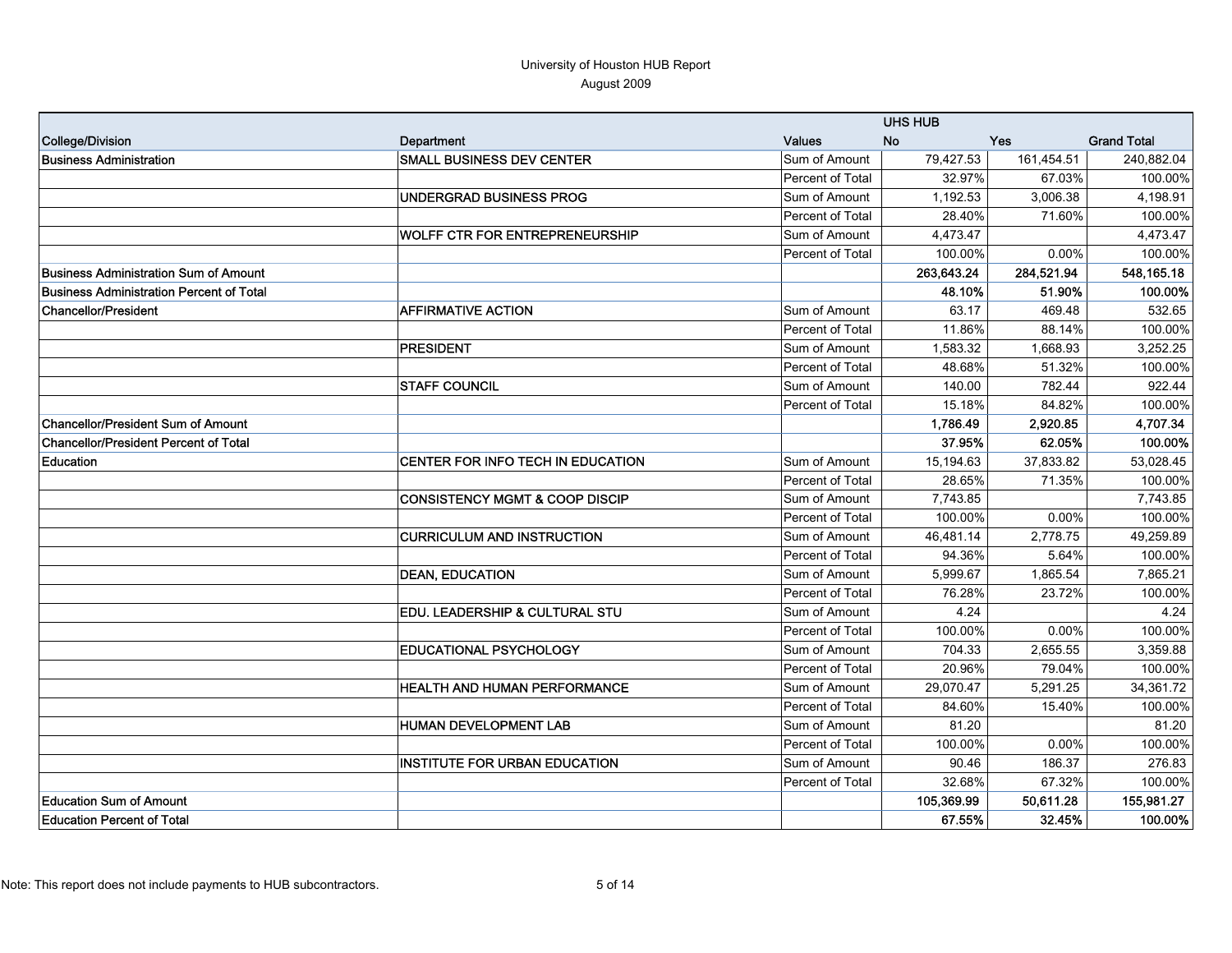|                                        |                                                     |                  | <b>UHS HUB</b> |           |                    |
|----------------------------------------|-----------------------------------------------------|------------------|----------------|-----------|--------------------|
| College/Division                       | Department                                          | <b>Values</b>    | <b>No</b>      | Yes       | <b>Grand Total</b> |
| Engineering                            | <b>BIOMEDICAL ENGINEERING</b>                       | Sum of Amount    | 290.00         |           | 290.00             |
|                                        |                                                     | Percent of Total | 100.00%        | 0.00%     | 100.00%            |
|                                        | CENTER FOR NANOMAGNETIC SYSTEM                      | Sum of Amount    | 28,450.00      |           | 28,450.00          |
|                                        |                                                     | Percent of Total | 100.00%        | 0.00%     | 100.00%            |
|                                        | <b>CHEMICAL ENGINEERING</b>                         | Sum of Amount    | 1,101,669.56   | 76,459.66 | 1,178,129.22       |
|                                        |                                                     | Percent of Total | 93.51%         | 6.49%     | 100.00%            |
|                                        | <b>CIVIL ENGINEERING</b>                            | Sum of Amount    | 101,393.90     | 3,640.42  | 105,034.32         |
|                                        |                                                     | Percent of Total | 96.53%         | 3.47%     | 100.00%            |
|                                        | <b>DEAN, ENGINEERING</b>                            | Sum of Amount    | 44,505.10      | 5,017.47  | 49,522.57          |
|                                        |                                                     | Percent of Total | 89.87%         | 10.13%    | 100.00%            |
|                                        | <b>ELECTRICAL ENGINEERING</b>                       | Sum of Amount    | 26,086.17      | 205.47    | 26,291.64          |
|                                        |                                                     | Percent of Total | 99.22%         | 0.78%     | 100.00%            |
|                                        | <b>ENGINEERING SERVICES</b>                         | Sum of Amount    | 938.53         | 280.18    | 1,218.71           |
|                                        |                                                     | Percent of Total | 77.01%         | 22.99%    | 100.00%            |
|                                        | <b>INDUSTRIAL ENGINEERING</b>                       | Sum of Amount    | 3,748.77       | 2,549.53  | 6,298.30           |
|                                        |                                                     | Percent of Total | 59.52%         | 40.48%    | 100.00%            |
|                                        | <b>MECHANICAL ENGINEERING</b>                       | Sum of Amount    | 21,785.60      | 5,259.48  | 27,045.08          |
|                                        |                                                     | Percent of Total | 80.55%         | 19.45%    | 100.00%            |
| <b>Engineering Sum of Amount</b>       |                                                     |                  | 1,328,867.63   | 93,412.21 | 1,422,279.84       |
| <b>Engineering Percent of Total</b>    |                                                     |                  | 93.43%         | 6.57%     | 100.00%            |
| <b>Graduate College of Social Work</b> | <b>ADMISSIONS-GCSW</b>                              | Sum of Amount    | 1,806.31       | 383.67    | 2,189.98           |
|                                        |                                                     | Percent of Total | 82.48%         | 17.52%    | 100.00%            |
|                                        | <b>ALUMNI &amp; CAREER SERVICES</b>                 | Sum of Amount    | 689.00         |           | 689.00             |
|                                        |                                                     | Percent of Total | 100.00%        | 0.00%     | 100.00%            |
|                                        | CHILD & FAMILY CTR FOR INNOVATIVE RESEARCH          | Sum of Amount    |                | 137.37    | 137.37             |
|                                        |                                                     | Percent of Total | 0.00%          | 100.00%   | 100.00%            |
|                                        | <b>CTR DRUG &amp; SOCIAL POLICY RESRC</b>           | Sum of Amount    | 1,057.35       | 1,009.76  | 2,067.11           |
|                                        |                                                     | Percent of Total | 51.15%         | 48.85%    | 100.00%            |
|                                        | <b>DEAN, SOCIAL WORK</b>                            | Sum of Amount    | 519.65         | 2,357.03  | 2,876.68           |
|                                        |                                                     | Percent of Total | 18.06%         | 81.94%    | 100.00%            |
|                                        | <b>FIELD OFFICE</b>                                 | Sum of Amount    | 842.00         | 2,722.20  | 3,564.20           |
|                                        |                                                     | Percent of Total | 23.62%         | 76.38%    | 100.00%            |
|                                        | <b>JODY WILLIAMS CENTER</b>                         | Sum of Amount    |                | 262.94    | 262.94             |
|                                        |                                                     | Percent of Total | 0.00%          | 100.00%   | 100.00%            |
|                                        | <b>OFFICE FOR DRUG &amp; SOCIAL POLICY RESEARCH</b> | Sum of Amount    | 70.50          | 5,636.10  | 5,706.60           |
|                                        |                                                     | Percent of Total | 1.24%          | 98.76%    | 100.00%            |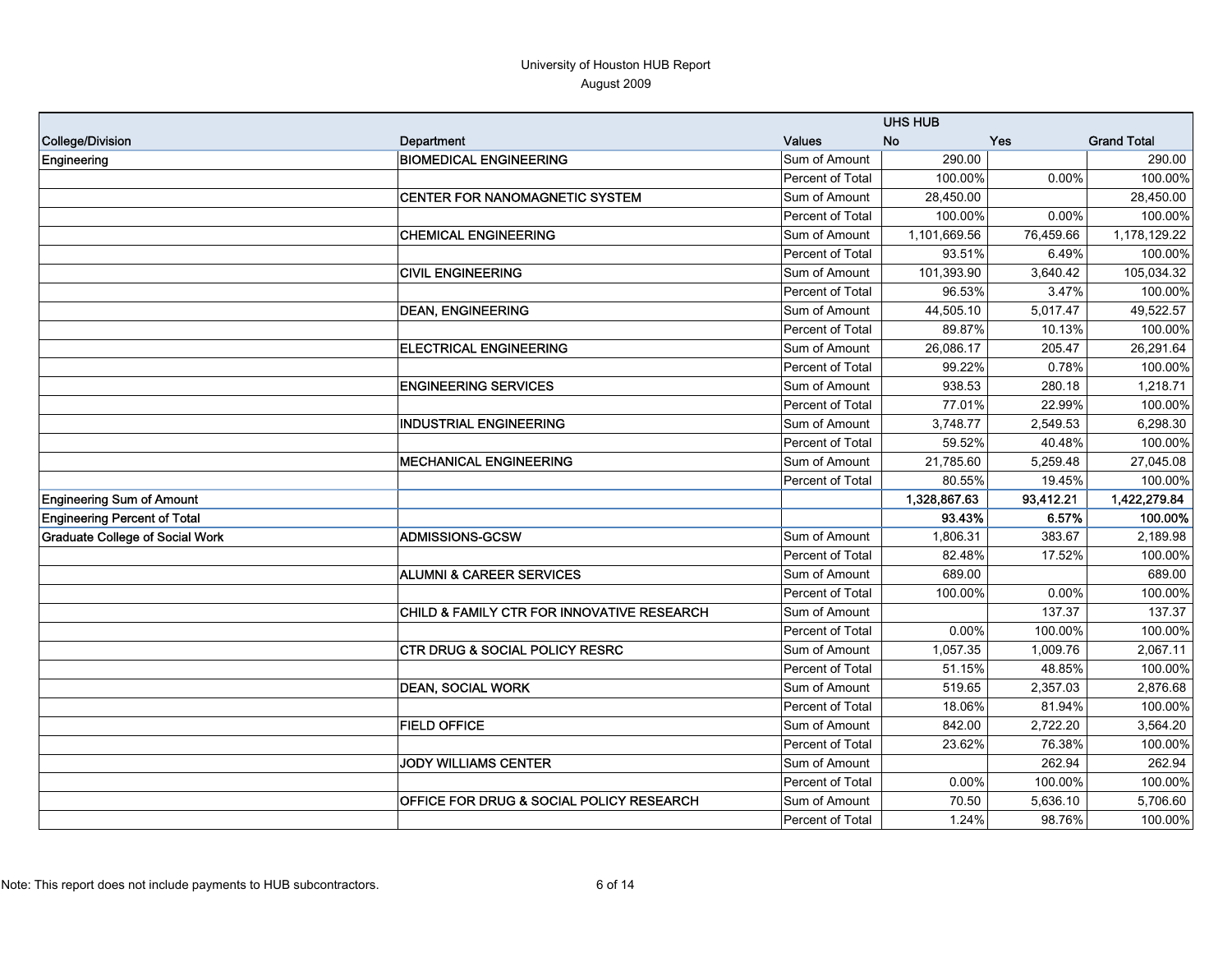|                                                  |                                           |                  | <b>UHS HUB</b> |           |                    |
|--------------------------------------------------|-------------------------------------------|------------------|----------------|-----------|--------------------|
| College/Division                                 | Department                                | <b>Values</b>    | <b>No</b>      | Yes       | <b>Grand Total</b> |
| <b>Graduate College of Social Work</b>           | <b>OFFICE OF COMMUNITY PROJECTS</b>       | Sum of Amount    | 3,301.83       | 13,056.26 | 16,358.09          |
|                                                  |                                           | Percent of Total | 20.18%         | 79.82%    | 100.00%            |
|                                                  | <b>PHD PROGRAM</b>                        | Sum of Amount    | 365.00         | 54.48     | 419.48             |
|                                                  |                                           | Percent of Total | 87.01%         | 12.99%    | 100.00%            |
| Graduate College of Social Work Sum of Amount    |                                           |                  | 8,651.64       | 25,619.81 | 34,271.45          |
| Graduate College of Social Work Percent of Total |                                           |                  | 25.24%         | 74.76%    | 100.00%            |
| <b>Honors College</b>                            | <b>DEAN, HONORS COLLEGE</b>               | Sum of Amount    | 23,898.78      | 8,941.37  | 32,840.15          |
|                                                  |                                           | Percent of Total | 72.77%         | 27.23%    | 100.00%            |
|                                                  | <b>HOUSTON TEACHERS INSTITUTE</b>         | Sum of Amount    | 39.66          | 357.41    | 397.07             |
|                                                  |                                           | Percent of Total | 9.99%          | 90.01%    | 100.00%            |
| Honors College Sum of Amount                     |                                           |                  | 23,938.44      | 9,298.78  | 33,237.22          |
| Honors College Percent of Total                  |                                           |                  | 72.02%         | 27.98%    | 100.00%            |
| Hotel and Restaurant Management                  | <b>DEAN, HOTEL &amp; RESTAURANT MANAG</b> | Sum of Amount    | 5,818.57       | 925.63    | 6,744.20           |
|                                                  |                                           | Percent of Total | 86.28%         | 13.72%    | 100.00%            |
|                                                  | <b>HOTEL AND RESTAURANT MANAGEMENT</b>    | Sum of Amount    | 83,123.40      | 1,808.87  | 84,932.27          |
|                                                  |                                           | Percent of Total | 97.87%         | 2.13%     | 100.00%            |
| Hotel and Restaurant Management Sum of Amount    |                                           |                  | 88,941.97      | 2,734.50  | 91,676.47          |
| Hotel and Restaurant Management Percent of Total |                                           |                  | 97.02%         | 2.98%     | 100.00%            |
| <b>Law Center</b>                                | <b>BLAKELEY INSTITUTE</b>                 | Sum of Amount    | 216.30         | 685.48    | 901.78             |
|                                                  |                                           | Percent of Total | 23.99%         | 76.01%    | 100.00%            |
|                                                  | <b>BUSINESS SERVICES, LAW</b>             | Sum of Amount    | 31,942.42      | 238.50    | 32,180.92          |
|                                                  |                                           | Percent of Total | 99.26%         | 0.74%     | 100.00%            |
|                                                  | <b>CAREER SERVICES, LAW</b>               | Sum of Amount    | 11,180.69      | 4,611.56  | 15,792.25          |
|                                                  |                                           | Percent of Total | 70.80%         | 29.20%    | 100.00%            |
|                                                  | CHAIRS AND PROFESSORSHIPS, LAW            | Sum of Amount    | 32.23          |           | 32.23              |
|                                                  |                                           | Percent of Total | 100.00%        | 0.00%     | 100.00%            |
|                                                  | <b>DEAN, LAW</b>                          | Sum of Amount    | 22.728.35      | 55.560.00 | 78.288.35          |
|                                                  |                                           | Percent of Total | 29.03%         | 70.97%    | 100.00%            |
|                                                  | <b>FACILITIES, LAW</b>                    | Sum of Amount    | 10,844.86      | 1,157.72  | 12,002.58          |
|                                                  |                                           | Percent of Total | 90.35%         | 9.65%     | 100.00%            |
|                                                  | <b>FACULTY SUPPORT LAW</b>                | Sum of Amount    | 3,623.26       | 5,271.05  | 8,894.31           |
|                                                  |                                           | Percent of Total | 40.74%         | 59.26%    | 100.00%            |
|                                                  | <b>HEALTH LAW &amp; POLICY INSTITUTE</b>  | Sum of Amount    | 3,196.48       | 3,917.28  | 7,113.76           |
|                                                  |                                           | Percent of Total | 44.93%         | 55.07%    | 100.00%            |
|                                                  | <b>IHELG</b>                              | Sum of Amount    | 514.57         |           | 514.57             |
|                                                  |                                           | Percent of Total | 100.00%        | 0.00%     | 100.00%            |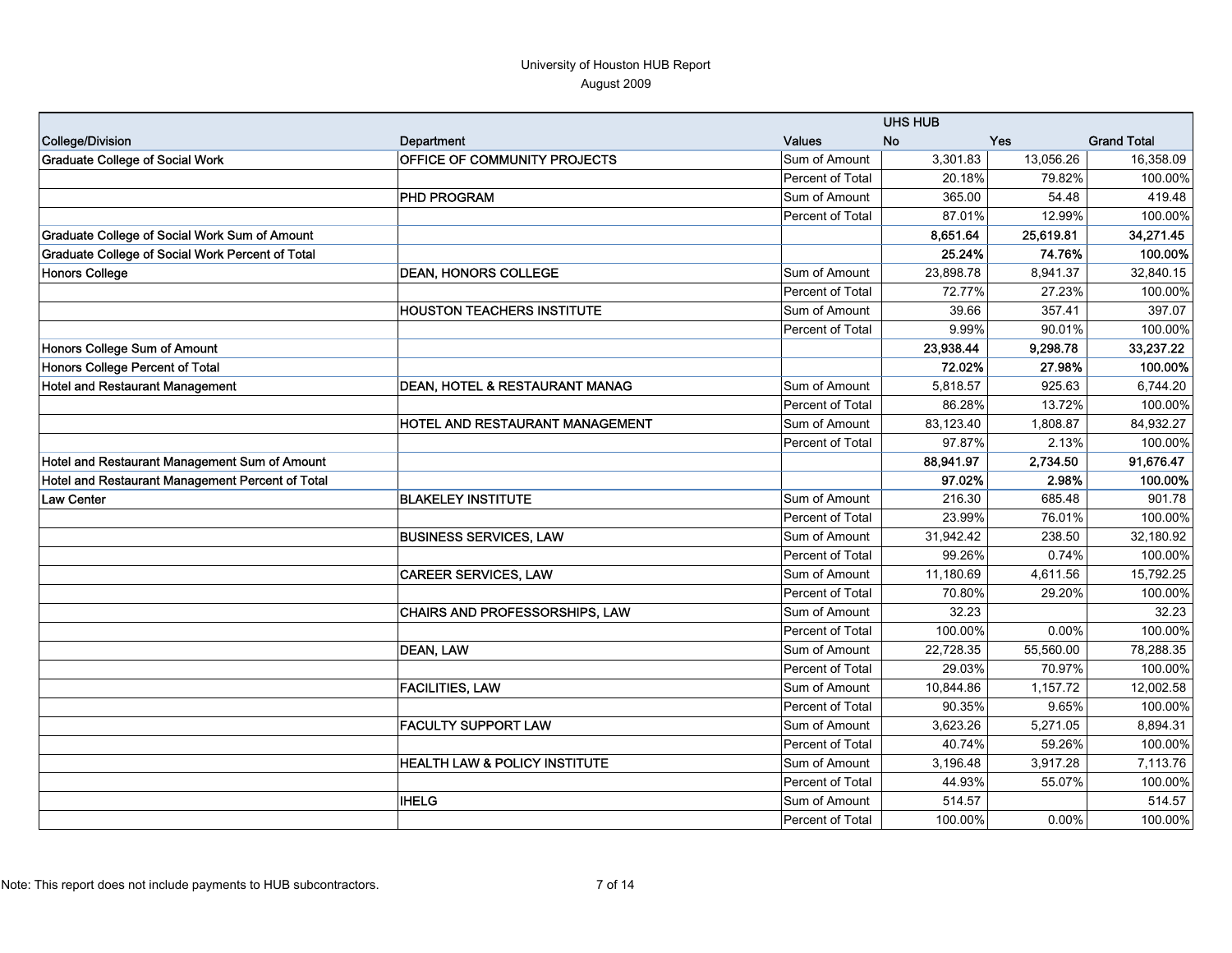|                                         |                                          |                  | <b>UHS HUB</b> |           |                    |
|-----------------------------------------|------------------------------------------|------------------|----------------|-----------|--------------------|
| College/Division                        | Department                               | <b>Values</b>    | <b>No</b>      | Yes       | <b>Grand Total</b> |
|                                         | <b>INTELLECTUAL PROP &amp; INFO LAW</b>  | Sum of Amount    | 11.72          |           | 11.72              |
|                                         |                                          | Percent of Total | 100.00%        | 0.00%     | 100.00%            |
|                                         | <b>LAW INFORMATION TECHNOLOGY</b>        | Sum of Amount    | 9,304.47       | 14,783.39 | 24,087.86          |
|                                         |                                          | Percent of Total | 38.63%         | 61.37%    | 100.00%            |
|                                         | <b>LAW LIBRARY</b>                       | Sum of Amount    | 141,044.35     | 201.03    | 141,245.38         |
|                                         |                                          | Percent of Total | 99.86%         | 0.14%     | 100.00%            |
|                                         | <b>LEGAL AID CLINIC, LAW</b>             | Sum of Amount    | 726.34         | 1,288.80  | 2,015.14           |
|                                         |                                          | Percent of Total | 36.04%         | 63.96%    | 100.00%            |
|                                         | <b>LEGAL RESEARCH &amp; WRITING, LAW</b> | Sum of Amount    |                | 364.82    | 364.82             |
|                                         |                                          | Percent of Total | 0.00%          | 100.00%   | 100.00%            |
|                                         | PUBLIC RELS & MARKETING, LAW             | Sum of Amount    | 6,000.19       |           | 6,000.19           |
|                                         |                                          | Percent of Total | 100.00%        | 0.00%     | 100.00%            |
|                                         | <b>STUDENT SERVICES, LAW</b>             | Sum of Amount    | 3,231.83       |           | 3,231.83           |
|                                         |                                          | Percent of Total | 100.00%        | $0.00\%$  | 100.00%            |
| Law Center Sum of Amount                |                                          |                  | 244,598.06     | 88,079.63 | 332,677.69         |
| Law Center Percent of Total             |                                          |                  | 73.52%         | 26.48%    | 100.00%            |
| <b>Liberal Arts and Social Sciences</b> | <b>AEROSPACE STUDIES</b>                 | Sum of Amount    |                | 1,305.72  | 1,305.72           |
|                                         |                                          | Percent of Total | 0.00%          | 100.00%   | 100.00%            |
|                                         | <b>AFRICAN-AMERICAN STUDIES</b>          | Sum of Amount    | 787.85         | 6,799.09  | 7,586.94           |
|                                         |                                          | Percent of Total | 10.38%         | 89.62%    | 100.00%            |
|                                         | ANTHROPOLOGY                             | Sum of Amount    | 2,665.22       |           | 2,665.22           |
|                                         |                                          | Percent of Total | 100.00%        | 0.00%     | 100.00%            |
|                                         | <b>ART</b>                               | Sum of Amount    | 19,160.47      | 32,513.84 | 51,674.31          |
|                                         |                                          | Percent of Total | 37.08%         | 62.92%    | 100.00%            |
|                                         | <b>ARTE PUBLICO</b>                      | Sum of Amount    | 35,249.16      | 78.65     | 35,327.81          |
|                                         |                                          | Percent of Total | 99.78%         | 0.22%     | 100.00%            |
|                                         | <b>BLAFFER GALLERY</b>                   | Sum of Amount    | 7,456.36       | 294.30    | 7,750.66           |
|                                         |                                          | Percent of Total | 96.20%         | 3.80%     | 100.00%            |
|                                         | CENTER FOR PUBLIC HISTORY                | Sum of Amount    | 4,137.49       | 510.12    | 4,647.61           |
|                                         |                                          | Percent of Total | 89.02%         | 10.98%    | 100.00%            |
|                                         | CENTER FOR PUBLIC POLICY                 | Sum of Amount    | 819.31         | 158.11    | 977.42             |
|                                         |                                          | Percent of Total | 83.82%         | 16.18%    | 100.00%            |
|                                         | COMMUNICATION                            | Sum of Amount    | 18,219.77      | 26,425.10 | 44,644.87          |
|                                         |                                          | Percent of Total | 40.81%         | 59.19%    | 100.00%            |
|                                         | <b>COMMUNICATIONS DISORDERS</b>          | Sum of Amount    | 56,177.41      | 258.53    | 56,435.94          |
|                                         |                                          | Percent of Total | 99.54%         | 0.46%     | 100.00%            |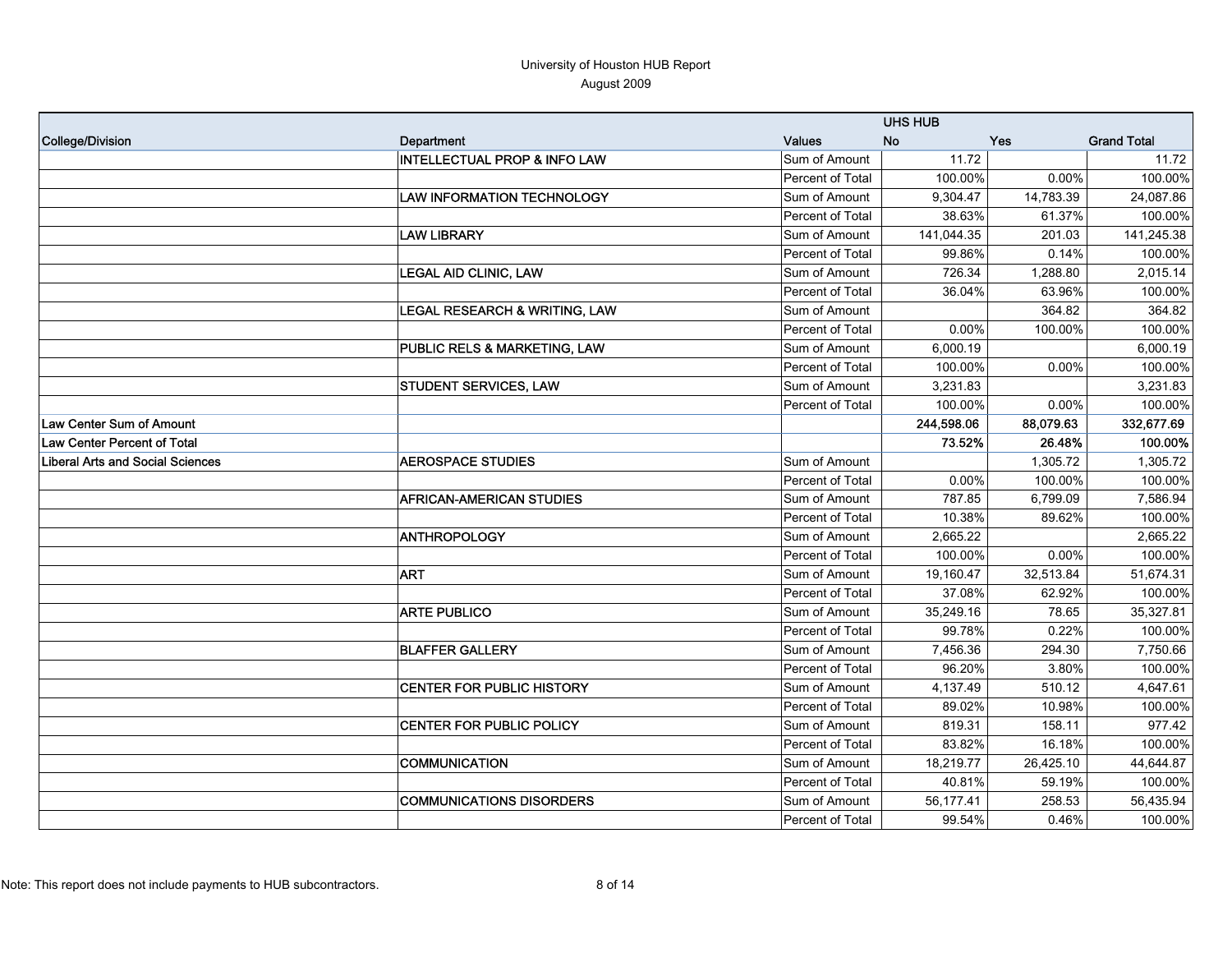|                  |                                       |                  | <b>UHS HUB</b> |           |                    |
|------------------|---------------------------------------|------------------|----------------|-----------|--------------------|
| College/Division | Department                            | <b>Values</b>    | <b>No</b>      | Yes       | <b>Grand Total</b> |
|                  | <b>CWMCA CENTER FOR THE ARTS</b>      | Sum of Amount    | 14,453.77      | 50.00     | 14,503.77          |
|                  |                                       | Percent of Total | 99.66%         | 0.34%     | 100.00%            |
|                  | IDEAN, LIBERAL ARTS & SOC SCI         | Sum of Amount    | 6,726.59       | 11,955.96 | 18,682.55          |
|                  |                                       | Percent of Total | 36.00%         | 64.00%    | 100.00%            |
|                  | <b>ECONOMICS</b>                      | Sum of Amount    | 1,424.64       | 7,151.38  | 8,576.02           |
|                  |                                       | Percent of Total | 16.61%         | 83.39%    | 100.00%            |
|                  | <b>ENGLISH</b>                        | Sum of Amount    | 9,107.26       | 34,456.25 | 43,563.51          |
|                  |                                       | Percent of Total | 20.91%         | 79.09%    | 100.00%            |
|                  | <b>HISPANIC STUDIES</b>               | Sum of Amount    | (212.28)       | 8,928.68  | 8,716.40           |
|                  |                                       | Percent of Total | $-2.44%$       | 102.44%   | 100.00%            |
|                  | <b>HISTORY</b>                        | Sum of Amount    | 33,240.91      | 16,981.72 | 50,222.63          |
|                  |                                       | Percent of Total | 66.19%         | 33.81%    | 100.00%            |
|                  | <b>MEXICAN-AMERICAN STUDIES</b>       | Sum of Amount    | 7,653.22       | 5,070.32  | 12,723.54          |
|                  |                                       | Percent of Total | 60.15%         | 39.85%    | 100.00%            |
|                  | <b>MILITARY SCIENCE</b>               | Sum of Amount    | (70.52)        | 1,348.65  | 1,278.13           |
|                  |                                       | Percent of Total | $-5.52%$       | 105.52%   | 100.00%            |
|                  | <b>MODERN AND CLASSICAL LANGUAGES</b> | Sum of Amount    | 9,801.07       | 9,833.79  | 19,634.86          |
|                  |                                       | Percent of Total | 49.92%         | 50.08%    | 100.00%            |
|                  | <b>MUSIC</b>                          | Sum of Amount    | 4,159.20       | 1,129.62  | 5,288.82           |
|                  |                                       | Percent of Total | 78.64%         | 21.36%    | 100.00%            |
|                  | PHILOSOPHY                            | Sum of Amount    | 324.73         | 37.75     | 362.48             |
|                  |                                       | Percent of Total | 89.59%         | 10.41%    | 100.00%            |
|                  | POLITICAL SCIENCE                     | Sum of Amount    | 1,007.07       | 10,155.60 | 11,162.67          |
|                  |                                       | Percent of Total | 9.02%          | 90.98%    | 100.00%            |
|                  | PSYCHOLOGY                            | Sum of Amount    | 24,795.07      | 6,125.87  | 30,920.94          |
|                  |                                       | Percent of Total | 80.19%         | 19.81%    | 100.00%            |
|                  | <b>RELIGIOUS STUDIES</b>              | Sum of Amount    | 133.84         |           | 133.84             |
|                  |                                       | Percent of Total | 100.00%        | 0.00%     | 100.00%            |
|                  | <b>SOCIOLOGY</b>                      | Sum of Amount    | 1,352.16       | 5,920.71  | 7,272.87           |
|                  |                                       | Percent of Total | 18.59%         | 81.41%    | 100.00%            |
|                  | <b>THEATRE</b>                        | Sum of Amount    | 23,593.64      | 213.36    | 23,807.00          |
|                  |                                       | Percent of Total | 99.10%         | 0.90%     | 100.00%            |
|                  | <b>WOMEN'S STUDIES PROGRAM</b>        | Sum of Amount    | 5,586.70       | 279.28    | 5,865.98           |
|                  |                                       | Percent of Total | 95.24%         | 4.76%     | 100.00%            |
|                  | <b>WRITING CENTER</b>                 | Sum of Amount    | 710.42         | 413.37    | 1,123.79           |
|                  |                                       | Percent of Total | 63.22%         | 36.78%    | 100.00%            |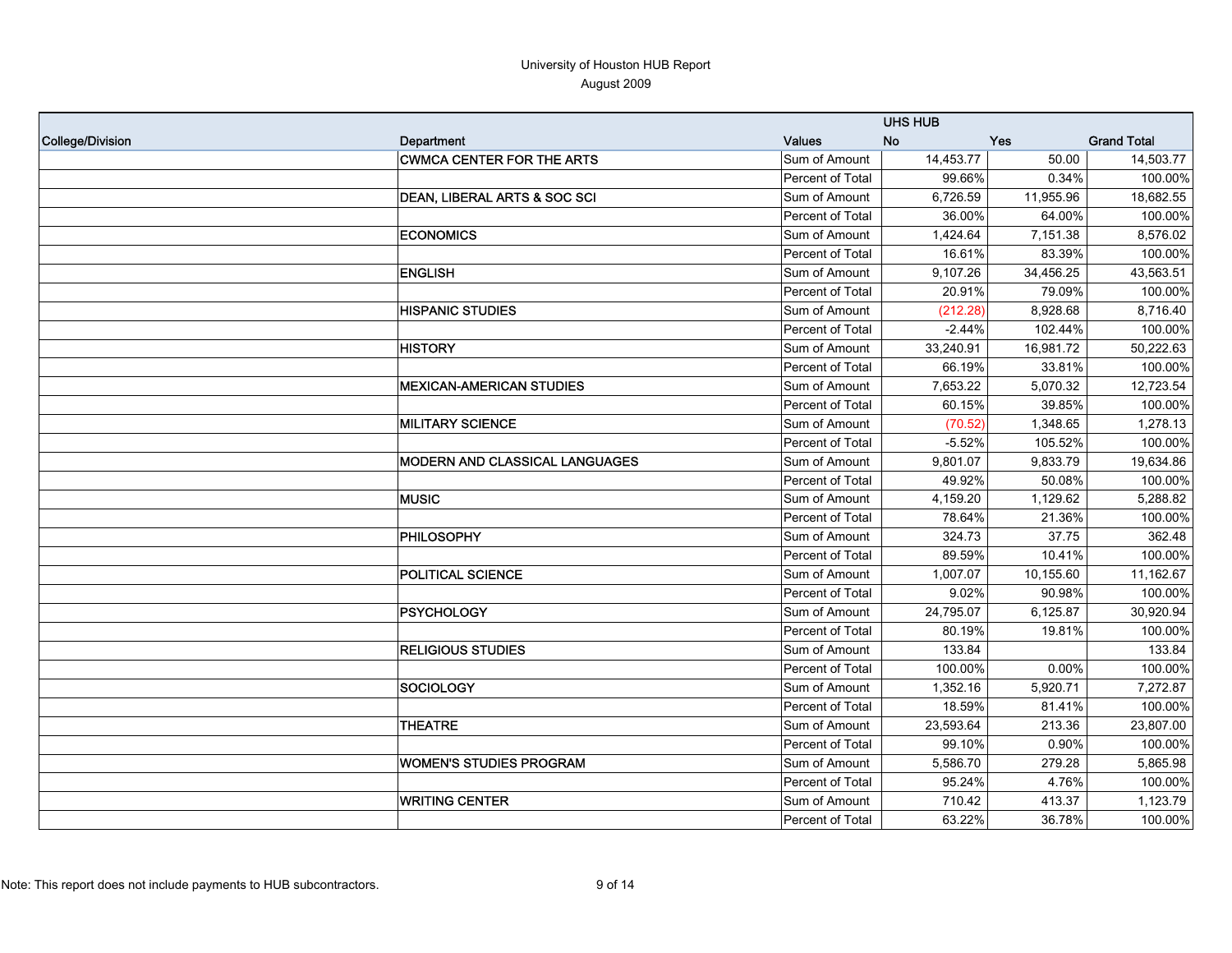|                                                   |                                                       |                         | <b>UHS HUB</b> |            |                    |
|---------------------------------------------------|-------------------------------------------------------|-------------------------|----------------|------------|--------------------|
| College/Division                                  | Department                                            | <b>Values</b>           | <b>No</b>      | Yes        | <b>Grand Total</b> |
| Liberal Arts and Social Sciences Sum of Amount    |                                                       |                         | 288,460.53     | 188,395.77 | 476,856.30         |
| Liberal Arts and Social Sciences Percent of Total |                                                       |                         | 60.49%         | 39.51%     | 100.00%            |
| Library                                           | <b>UNIVERSITY LIBRARIES</b>                           | Sum of Amount           | 386,234.50     | 61,549.95  | 447,784.45         |
|                                                   |                                                       | Percent of Total        | 86.25%         | 13.75%     | 100.00%            |
| <b>Library Sum of Amount</b>                      |                                                       |                         | 386,234.50     | 61,549.95  | 447,784.45         |
| <b>Library Percent of Total</b>                   |                                                       |                         | 86.25%         | 13.75%     | 100.00%            |
| Natural Science and Mathematics                   | <b>BIOLOGY &amp; BIOCHEMISTRY</b>                     | Sum of Amount           | 69,289.67      | 15,575.03  | 84,864.70          |
|                                                   |                                                       | <b>Percent of Total</b> | 81.65%         | 18.35%     | 100.00%            |
|                                                   | <b>CAGE INSTITUTE</b>                                 | Sum of Amount           | 15,491.09      | 10,576.06  | 26,067.15          |
|                                                   |                                                       | <b>Percent of Total</b> | 59.43%         | 40.57%     | 100.00%            |
|                                                   | <b>CHEMISTRY</b>                                      | Sum of Amount           | 202,349.86     | 26,565.58  | 228,915.44         |
|                                                   |                                                       | Percent of Total        | 88.40%         | 11.60%     | 100.00%            |
|                                                   | <b>COMPUTER SCIENCE</b>                               | Sum of Amount           | 52,664.57      | 37,027.76  | 89,692.33          |
|                                                   |                                                       | Percent of Total        | 58.72%         | 41.28%     | 100.00%            |
|                                                   | <b>CTR FOR NUCLEAR RECEPTORS &amp; CELL SIGNALING</b> | Sum of Amount           | 79,943.98      | 18,853.02  | 98,797.00          |
|                                                   |                                                       | Percent of Total        | 80.92%         | 19.08%     | 100.00%            |
|                                                   | <b>DEAN, NATURAL SCIENCE &amp; MATHE</b>              | Sum of Amount           | 10,273.74      | 5,047.00   | 15,320.74          |
|                                                   |                                                       | Percent of Total        | 67.06%         | 32.94%     | 100.00%            |
|                                                   | <b>EARTH AND ATMOSPHERIC SCIENCES</b>                 | Sum of Amount           | 85,525.09      | 34,247.33  | 119,772.42         |
|                                                   |                                                       | Percent of Total        | 71.41%         | 28.59%     | 100.00%            |
|                                                   | <b>IMAQS</b>                                          | Sum of Amount           | 143,423.79     | 4,656.39   | 148,080.18         |
|                                                   |                                                       | Percent of Total        | 96.86%         | 3.14%      | 100.00%            |
|                                                   | INST FOR THEORETICAL & ENG SCI                        | Sum of Amount           | 232.50         |            | 232.50             |
|                                                   |                                                       | Percent of Total        | 100.00%        | 0.00%      | 100.00%            |
|                                                   | <b>MATHEMATICS</b>                                    | Sum of Amount           | 16,458.21      | 36,210.46  | 52,668.67          |
|                                                   |                                                       | Percent of Total        | 31.25%         | 68.75%     | 100.00%            |
|                                                   | <b>PHYSICS</b>                                        | Sum of Amount           | 37,791.67      | (1,921.66) | 35,870.01          |
|                                                   |                                                       | Percent of Total        | 105.36%        | $-5.36%$   | 100.00%            |
| Natural Science and Mathematics Sum of Amount     |                                                       |                         | 713,444.17     | 186.836.97 | 900,281.14         |
| Natural Science and Mathematics Percent of Total  |                                                       |                         | 79.25%         | 20.75%     | 100.00%            |
| Optometry                                         | <b>DEAN, OPTOMETRY</b>                                | Sum of Amount           | 38,252.32      | 24,548.74  | 62,801.06          |
|                                                   |                                                       | Percent of Total        | 60.91%         | 39.09%     | 100.00%            |
|                                                   | <b>OPT VISION SCIENCES</b>                            | Sum of Amount           | 63,398.00      | 10,995.80  | 74,393.80          |
|                                                   |                                                       | Percent of Total        | 85.22%         | 14.78%     | 100.00%            |
|                                                   | <b>OPTOMETRY CLINIC</b>                               | Sum of Amount           | 28,225.71      | 19,990.80  | 48,216.51          |
|                                                   |                                                       | Percent of Total        | 58.54%         | 41.46%     | 100.00%            |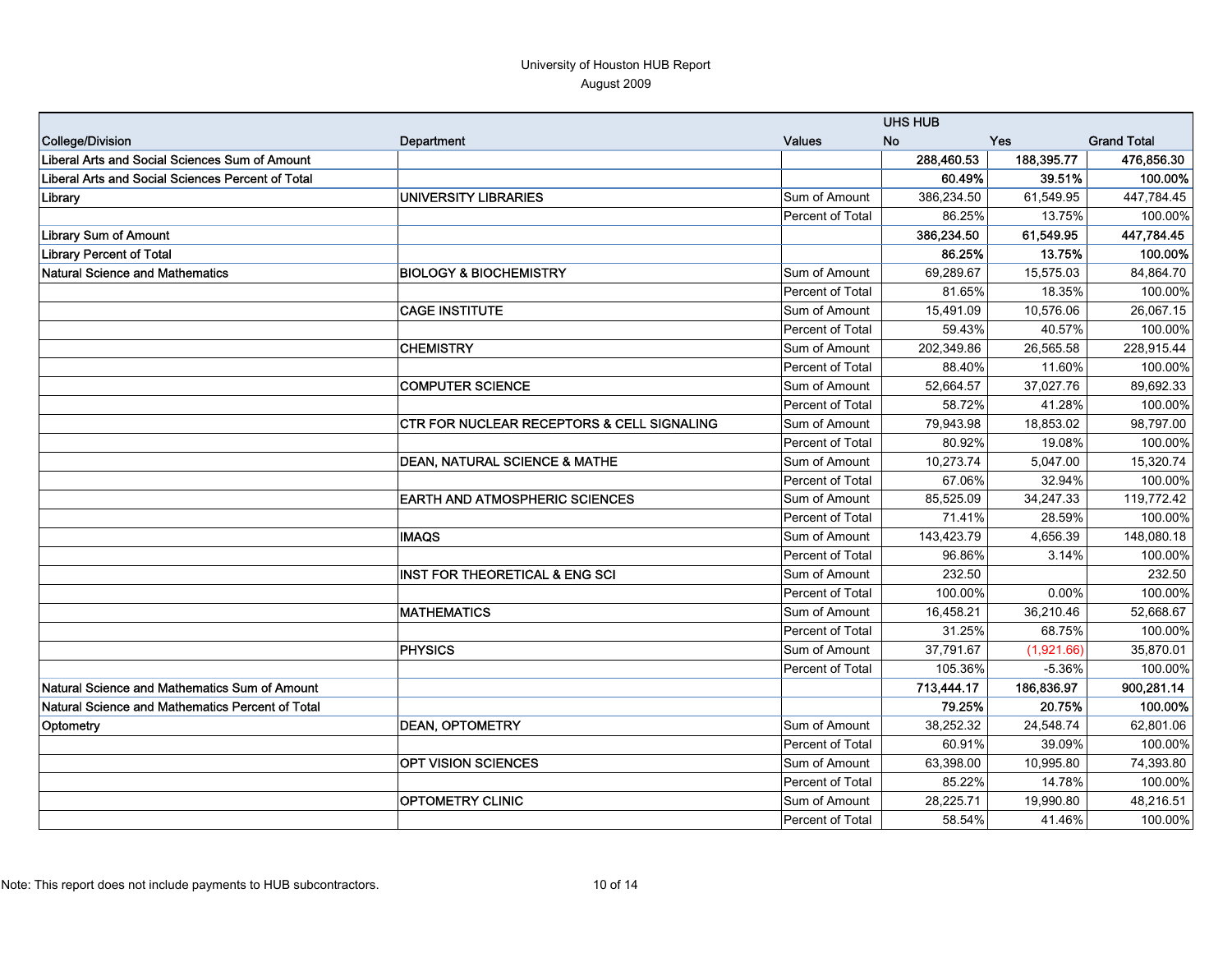|                                   |                                           |                  | <b>UHS HUB</b> |           |                    |
|-----------------------------------|-------------------------------------------|------------------|----------------|-----------|--------------------|
| <b>College/Division</b>           | Department                                | <b>Values</b>    | <b>No</b>      | Yes       | <b>Grand Total</b> |
| <b>Optometry Sum of Amount</b>    |                                           |                  | 129,876.03     | 55,535.34 | 185,411.37         |
| <b>Optometry Percent of Total</b> |                                           |                  | 70.05%         | 29.95%    | 100.00%            |
| Pharmacy                          | <b>CLINICAL PHARMACY &amp; ADMINISTRA</b> | Sum of Amount    | 9,331.29       | 2,204.64  | 11,535.93          |
|                                   |                                           | Percent of Total | 80.89%         | 19.11%    | 100.00%            |
|                                   | <b>DEAN, PHARMACY</b>                     | Sum of Amount    | 85,262.48      | 56,108.02 | 141,370.50         |
|                                   |                                           | Percent of Total | 60.31%         | 39.69%    | 100.00%            |
|                                   | PHARMACOLOGICAL & PHARMACEUTIC            | Sum of Amount    | 128,946.12     | 758.56    | 129,704.68         |
|                                   |                                           | Percent of Total | 99.42%         | 0.58%     | 100.00%            |
| <b>Pharmacy Sum of Amount</b>     |                                           |                  | 223,539.89     | 59,071.22 | 282,611.11         |
| <b>Pharmacy Percent of Total</b>  |                                           |                  | 79.10%         | 20.90%    | 100.00%            |
| Research                          | <b>ANIMAL CARE OPERATIONS</b>             | Sum of Amount    | 10,459.88      | 2,002.26  | 12,462.14          |
|                                   |                                           | Percent of Total | 83.93%         | 16.07%    | 100.00%            |
|                                   | <b>CENTER FOR ADVANCED MATERIALS</b>      | Sum of Amount    | 3,785.42       |           | 3,785.42           |
|                                   |                                           | Percent of Total | 100.00%        | 0.00%     | 100.00%            |
|                                   | <b>CENTER FOR MATERIALS CHEMISTRY</b>     | Sum of Amount    | 9,600.10       |           | 9,600.10           |
|                                   |                                           | Percent of Total | 100.00%        | 0.00%     | 100.00%            |
|                                   | <b>ENVIRONMENTAL INSTIT-HOUSTON</b>       | Sum of Amount    | 7,573.32       |           | 7,573.32           |
|                                   |                                           | Percent of Total | 100.00%        | 0.00%     | 100.00%            |
|                                   | <b>GRANTS AND CONTRACTS</b>               | Sum of Amount    | 228.94         |           | 228.94             |
|                                   |                                           | Percent of Total | 100.00%        | 0.00%     | 100.00%            |
|                                   | <b>INSTITUTE FOR MOLECULAR DESIGN</b>     | Sum of Amount    | 45,500.00      |           | 45,500.00          |
|                                   |                                           | Percent of Total | 100.00%        | 0.00%     | 100.00%            |
|                                   | <b>INSTITUTE FOR SPACE SYSTEMS</b>        | Sum of Amount    | 67.00          |           | 67.00              |
|                                   |                                           | Percent of Total | 100.00%        | 0.00%     | 100.00%            |
|                                   | OFFICE OF TECHNOLOGY MANAGEMENT           | Sum of Amount    | 44, 157. 77    |           | 44, 157. 77        |
|                                   |                                           | Percent of Total | 100.00%        | 0.00%     | 100.00%            |
|                                   | <b>RESEARCH DIVISION OFFICE</b>           | Sum of Amount    | 588.83         | 1,664.79  | 2,253.62           |
|                                   |                                           | Percent of Total | 26.13%         | 73.87%    | 100.00%            |
|                                   | <b>RESEARCH FINANCIAL SERVICES</b>        | Sum of Amount    | 3,098.28       | 380.91    | 3,479.19           |
|                                   |                                           | Percent of Total | 89.05%         | 10.95%    | 100.00%            |
|                                   | <b>RESEARCH INFORMATION CENTER</b>        | Sum of Amount    | (433.65)       | 8,744.42  | 8,310.77           |
|                                   |                                           | Percent of Total | $-5.22%$       | 105.22%   | 100.00%            |
|                                   | <b>RESEARCH INITIATIVES</b>               | Sum of Amount    |                | 3.15      | 3.15               |
|                                   |                                           | Percent of Total | 0.00%          | 100.00%   | 100.00%            |
|                                   | RESEARCH POLICIES/COMPLIANCE/COMMITTEES   | Sum of Amount    | 311.10         | 31.95     | 343.05             |
|                                   |                                           | Percent of Total | 90.69%         | 9.31%     | 100.00%            |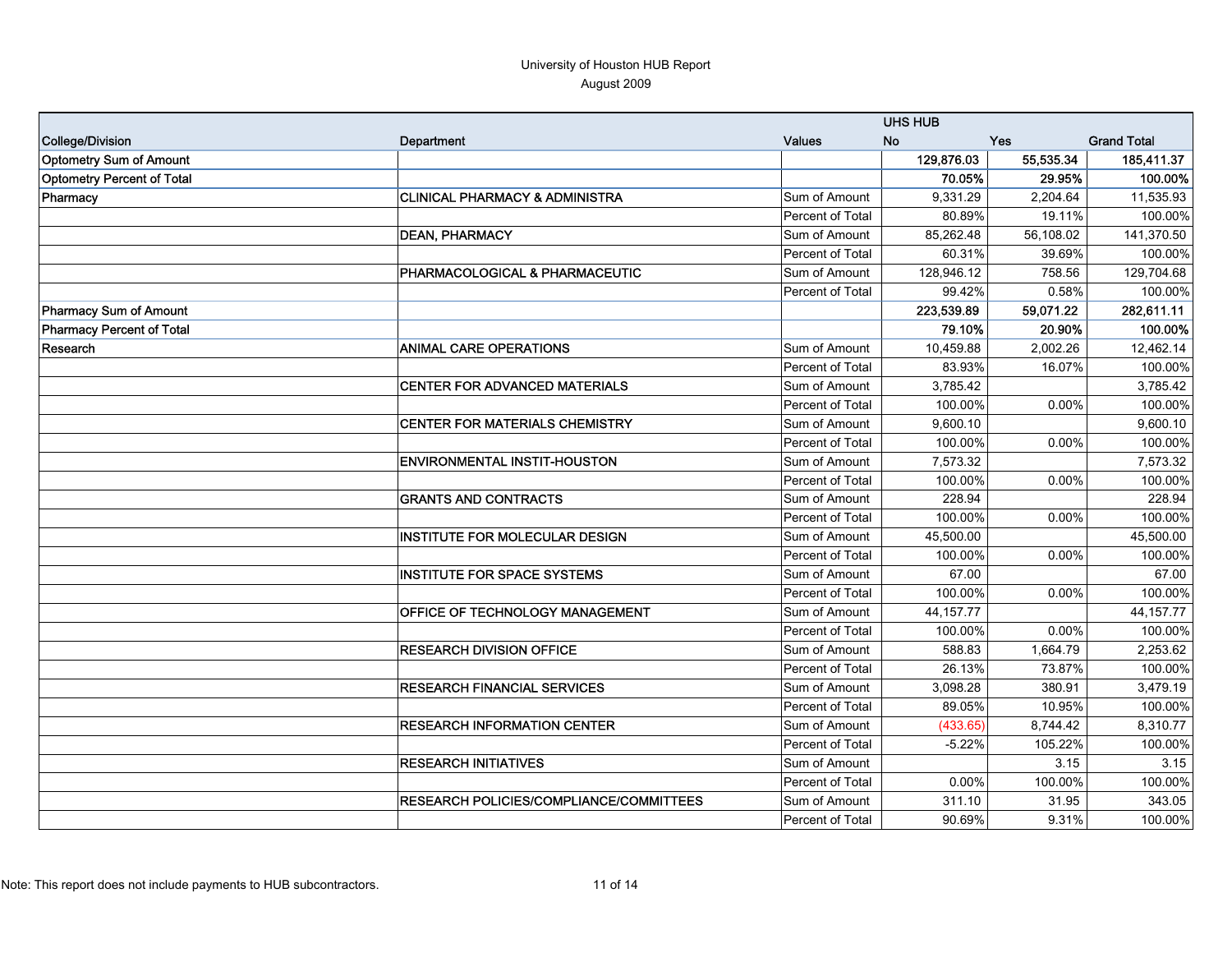|                               |                                             |                  | <b>UHS HUB</b> |            |                    |
|-------------------------------|---------------------------------------------|------------------|----------------|------------|--------------------|
| College/Division              | Department                                  | <b>Values</b>    | No             | <b>Yes</b> | <b>Grand Total</b> |
|                               | <b>TIMES</b>                                | Sum of Amount    | 31,451.49      | 12,105.97  | 43,557.46          |
|                               |                                             | Percent of Total | 72.21%         | 27.79%     | 100.00%            |
|                               | TX CTR SUPERCONDUCTIVITY AT UH              | Sum of Amount    | 46,519.08      | 3,384.59   | 49,903.67          |
|                               |                                             | Percent of Total | 93.22%         | 6.78%      | 100.00%            |
|                               | <b>TX LEARNING/COMPUTATIONAL CTR</b>        | Sum of Amount    | 147,871.92     | 5,700.69   | 153,572.61         |
|                               |                                             | Percent of Total | 96.29%         | 3.71%      | 100.00%            |
|                               | UH WIND CLUSTER                             | Sum of Amount    | 1,017.77       |            | 1,017.77           |
|                               |                                             | Percent of Total | 100.00%        | 0.00%      | 100.00%            |
|                               | <b>WIND ENERGY CENTER</b>                   | Sum of Amount    | 3,205.03       |            | 3,205.03           |
|                               |                                             | Percent of Total | 100.00%        | 0.00%      | 100.00%            |
| <b>Research Sum of Amount</b> |                                             |                  | 355,002.28     | 34,018.73  | 389,021.01         |
| Research Percent of Total     |                                             |                  | 91.26%         | 8.74%      | 100.00%            |
| <b>Student Affairs</b>        | <b>CAMPUS ACTIVITIES</b>                    | Sum of Amount    | 11,924.97      | 4,483.92   | 16,408.89          |
|                               |                                             | Percent of Total | 72.67%         | 27.33%     | 100.00%            |
|                               | <b>CAMPUS RECREATION</b>                    | Sum of Amount    | 91,131.93      | 13,611.84  | 104,743.77         |
|                               |                                             | Percent of Total | 87.00%         | 13.00%     | 100.00%            |
|                               | <b>CENTER FOR STUDENTS W/DISABILITIES</b>   | Sum of Amount    | 15,564.74      | 5,885.26   | 21,450.00          |
|                               |                                             | Percent of Total | 72.56%         | 27.44%     | 100.00%            |
|                               | <b>CHILD CARE CENTER</b>                    | Sum of Amount    | 13,322.20      | 383.53     | 13,705.73          |
|                               |                                             | Percent of Total | 97.20%         | 2.80%      | 100.00%            |
|                               | <b>COUNSELING AND PSYCH SVCS</b>            | Sum of Amount    | 3,327.95       | 2,045.28   | 5,373.23           |
|                               |                                             | Percent of Total | 61.94%         | 38.06%     | 100.00%            |
|                               | <b>DEAN OF STUDENTS</b>                     | Sum of Amount    | 6,722.58       |            | 6,722.58           |
|                               |                                             | Percent of Total | 100.00%        | 0.00%      | 100.00%            |
|                               | <b>INT'L STUDENT &amp; SCHOLAR SERVICES</b> | Sum of Amount    | 3,293.15       | 2,402.45   | 5,695.60           |
|                               |                                             | Percent of Total | 57.82%         | 42.18%     | 100.00%            |
|                               | <b>LEARNING AND ASSESSMENT SVCS</b>         | Sum of Amount    | 1,636.24       | 2,808.81   | 4,445.05           |
|                               |                                             | Percent of Total | 36.81%         | 63.19%     | 100.00%            |
|                               | <b>LEARNING SUPPORT SERVICES</b>            | Sum of Amount    | 953.51         | 4,204.56   | 5,158.07           |
|                               |                                             | Percent of Total | 18.49%         | 81.51%     | 100.00%            |
|                               | <b>RESIDENTIAL LIFE &amp; HOUSING</b>       | Sum of Amount    | 131,224.07     | 64,140.60  | 195,364.67         |
|                               |                                             | Percent of Total | 67.17%         | 32.83%     | 100.00%            |
|                               | <b>STUDENT AFFAIRS</b>                      | Sum of Amount    | 16,503.91      | 173.24     | 16,677.15          |
|                               |                                             | Percent of Total | 98.96%         | 1.04%      | 100.00%            |
|                               | <b>STUDENT HEALTH CENTER</b>                | Sum of Amount    | 24,790.26      | 9,172.69   | 33,962.95          |
|                               |                                             | Percent of Total | 72.99%         | 27.01%     | 100.00%            |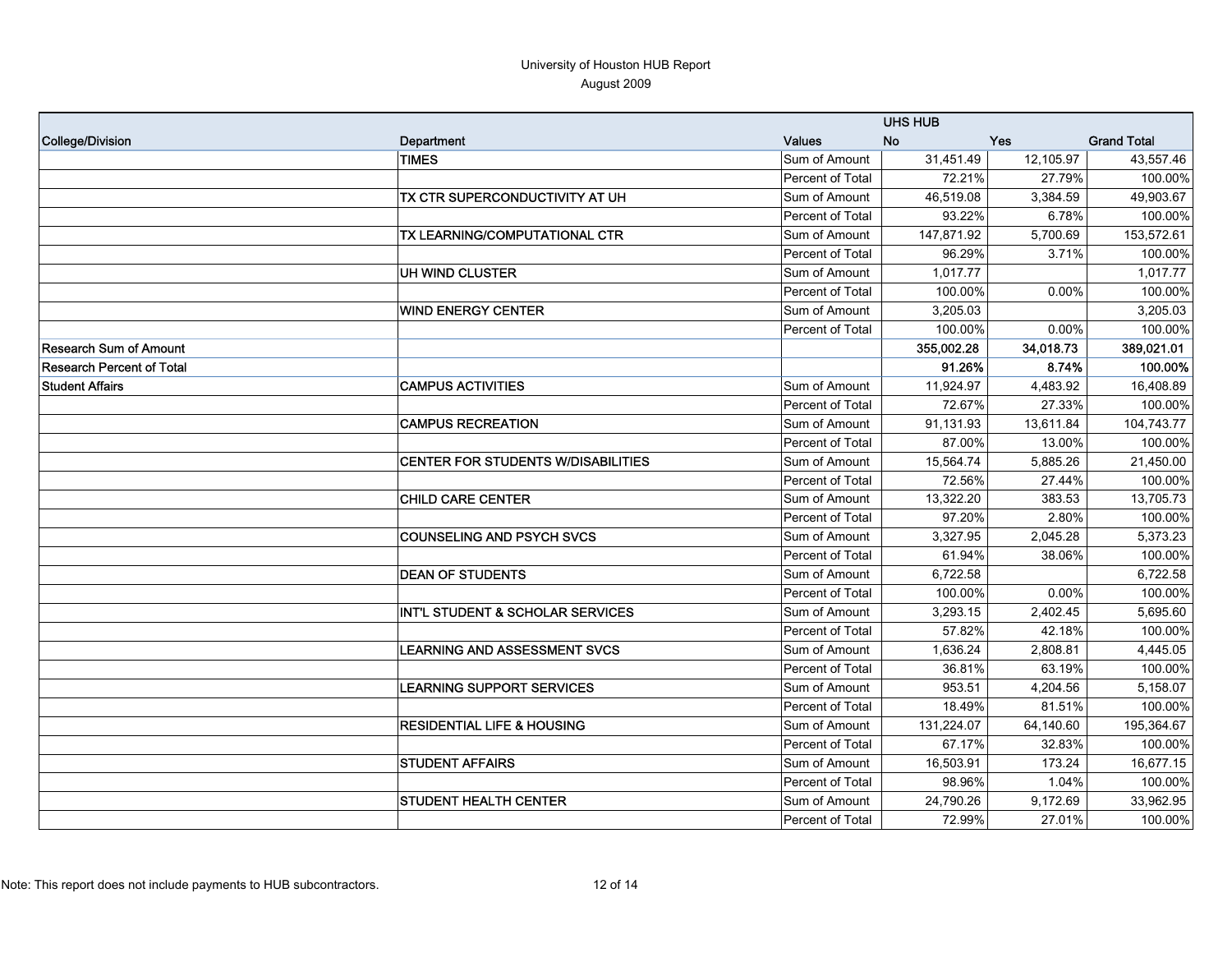|                                         |                                         | <b>UHS HUB</b>   |            |            |                    |
|-----------------------------------------|-----------------------------------------|------------------|------------|------------|--------------------|
| College/Division                        | Department                              | <b>Values</b>    | <b>No</b>  | Yes        | <b>Grand Total</b> |
| <b>Student Affairs</b>                  | <b>STUDENT PUBLICATIONS</b>             | Sum of Amount    | 662.57     | 116.84     | 779.41             |
|                                         |                                         | Percent of Total | 85.01%     | 14.99%     | 100.00%            |
|                                         | UNIVERSITY CAREER SERVICES              | Sum of Amount    | 759.51     | 821.40     | 1,580.91           |
|                                         |                                         | Percent of Total | 48.04%     | 51.96%     | 100.00%            |
|                                         | UNIVERSITY CENTER                       | Sum of Amount    | 35,023.02  | 33,630.74  | 68,653.76          |
|                                         |                                         | Percent of Total | 51.01%     | 48.99%     | 100.00%            |
|                                         | UNIVERSITY TESTING SERVICES             | Sum of Amount    | 11,692.63  | 3,447.56   | 15,140.19          |
|                                         |                                         | Percent of Total | 77.23%     | 22.77%     | 100.00%            |
|                                         | <b>URBAN EXPERIENCE VPSA</b>            | Sum of Amount    | 1,124.95   | 439.91     | 1,564.86           |
|                                         |                                         | Percent of Total | 71.89%     | 28.11%     | 100.00%            |
|                                         | <b>VETERAN SERVICES</b>                 | Sum of Amount    | 247.72     |            | 247.72             |
|                                         |                                         | Percent of Total | 100.00%    | 0.00%      | 100.00%            |
| Student Affairs Sum of Amount           |                                         |                  | 369,905.91 | 147,768.63 | 517,674.54         |
| <b>Student Affairs Percent of Total</b> |                                         |                  | 71.46%     | 28.54%     | 100.00%            |
| Technology                              | <b>CENTER FOR APPLIED TECHNOLOGY</b>    | Sum of Amount    | 6,715.03   |            | 6,715.03           |
|                                         |                                         | Percent of Total | 100.00%    | 0.00%      | 100.00%            |
|                                         | <b>CENTER FOR FUTURE OF HEALTH</b>      | Sum of Amount    | 801.78     |            | 801.78             |
|                                         |                                         | Percent of Total | 100.00%    | 0.00%      | 100.00%            |
|                                         | CENTER FOR LIFE SCIENCES TECH           | Sum of Amount    | 624.40     | 182.90     | 807.30             |
|                                         |                                         | Percent of Total | 77.34%     | 22.66%     | 100.00%            |
|                                         | <b>DEAN, TECHNOLOGY</b>                 | Sum of Amount    | 6,665.10   | 9,118.11   | 15,783.21          |
|                                         |                                         | Percent of Total | 42.23%     | 57.77%     | 100.00%            |
|                                         | <b>ENGINEERING TECHNOLOGY</b>           | Sum of Amount    | 9,242.20   | 4,415.23   | 13,657.43          |
|                                         |                                         | Percent of Total | 67.67%     | 32.33%     | 100.00%            |
|                                         | HUMAN DEVELOP AND CONSUMER SCI          | Sum of Amount    | 836.04     | 7,025.53   | 7,861.57           |
|                                         |                                         | Percent of Total | 10.63%     | 89.37%     | 100.00%            |
|                                         | <b>INFORMATION &amp; LOGISTICS TECH</b> | Sum of Amount    | 6,482.85   | 3,418.67   | 9,901.52           |
|                                         |                                         | Percent of Total | 65.47%     | 34.53%     | 100.00%            |
|                                         | <b>TMAC</b>                             | Sum of Amount    | 217.66     |            | 217.66             |
|                                         |                                         | Percent of Total | 100.00%    | 0.00%      | 100.00%            |
| <b>Technology Sum of Amount</b>         |                                         |                  | 31,585.06  | 24,160.44  | 55,745.50          |
| <b>Technology Percent of Total</b>      |                                         |                  | 56.66%     | 43.34%     | 100.00%            |
| <b>University Advancement</b>           | <b>ADVANCEMENT INFORMATION SVCS</b>     | Sum of Amount    | 38,967.16  | 3,167.08   | 42,134.24          |
|                                         |                                         | Percent of Total | 92.48%     | 7.52%      | 100.00%            |
|                                         | <b>ANNUAL GIVING</b>                    | Sum of Amount    | 7,182.14   | 39.50      | 7,221.64           |
|                                         |                                         | Percent of Total | 99.45%     | 0.55%      | 100.00%            |